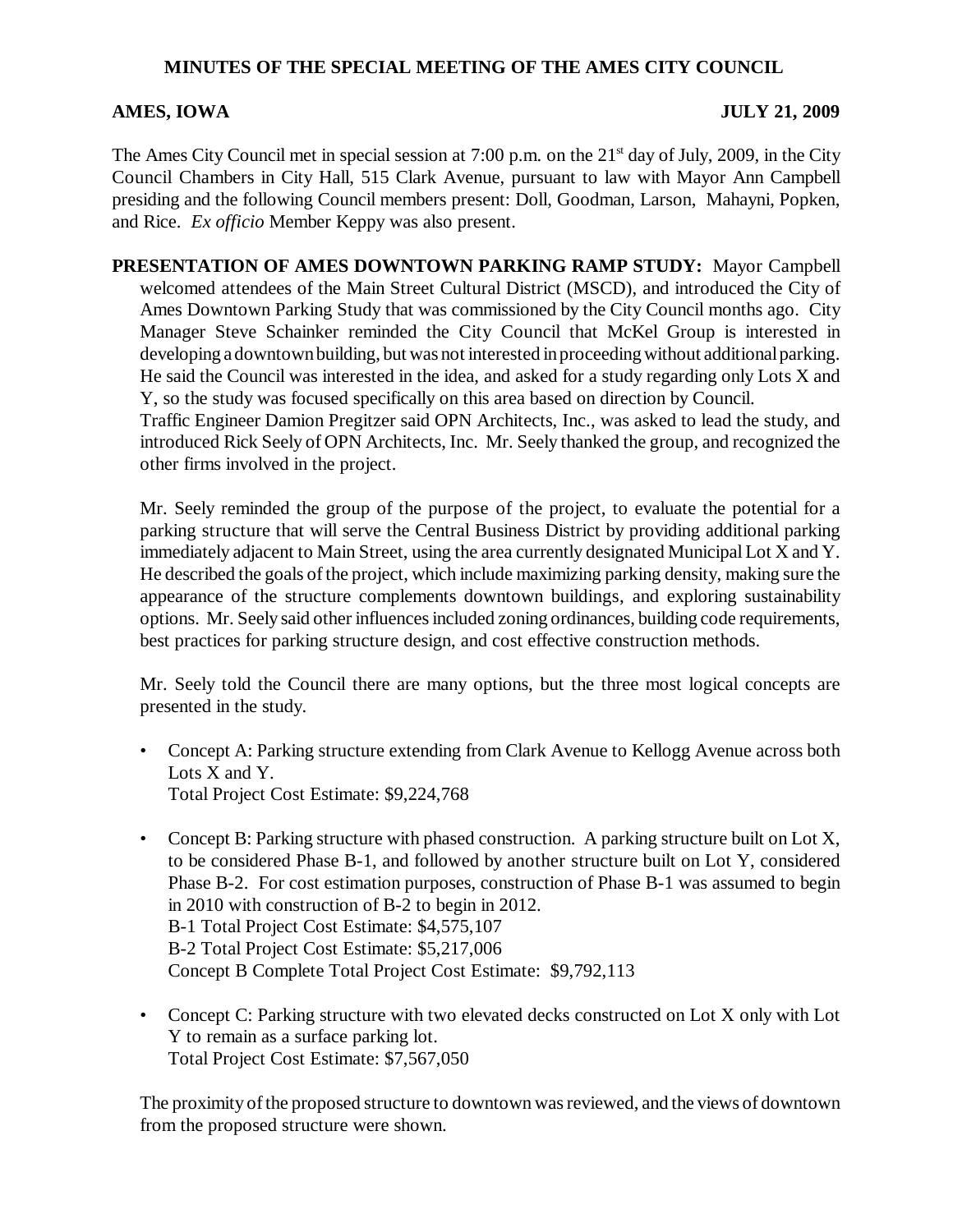Council Member Popken asked if the cost estimates include any aesthetics. Mr. Seely directed the group to page 19 where the included aesthetics are listed.

Mr. Schainker told the group that Phase B-1 of Concept B represents the new cost estimates associated for a parking ramp that was proposed a year ago by the McKel Group.

Emily Munson, 302 Main Street, Ames, asked if property owners downtown were notified that this study was being done. Mr. Schainker said the City worked with the MSCD, and there was no mailing that went out.

Susie Owens, 302 Main Street, Ames, said her mother has owned a building downtown since 1985, and there have never seen parking issues before Innova moved downtown. She said 50 employees change the parking situation immensely. She said the City should have contacted all businesses downtown regarding this study, not just the members of the MSCD.

Russ McCullough, 2054 Cessna Street, Ames, of McKel Group, asked if a reconfiguration of Lot Y was considered. Mr. Pregitzer said it had been looked into, and that removing the median and reconfiguring the lot actually resulted in a loss of space. Mr. McCullough said McKel Group's proposal only requested 150 more spaces, so the construction of all of Concept B may not be needed.

Ms. Owens asked how the City would pay for a parking structure. Mr. Schainker said that Council has not given any direction yet, but that staff could present options for a financing strategy.

Bill Malone, 229 Main Street, Ames, said he has owned his property for ten years, and there are countless times when there is no parking available near his business. He said the businesses could really use additional parking. Mr. Malone also said that he hopes the parking structure would look attractive, adding value to the downtown aesthetically.

Council Member Mahayni said there hasn't been a study of the demand for spaces in that area. Mr. Popken said the Council should answer Russ McCullough of McKel Group first, since that is the reason the Council is at this point.

Discussion ensued about financing options available for this type of project.

John Doyle, 1406 Curtiss Avenue, Ames, said downtown revitalization would include the proposed downtown catalyst project that the McKel Group came forward with, but could also include improvements to the Sheldon Munn, which could also take advantage of the parking structure.

Council Member Larson asked that if expansion of Tom Evans Plaza was out of the picture, could the parking structure be built more to the east, and also create a parking lot along Clark Avenue.

Council Member Doll asked if this proposed structure would be built for one new tenant, or for all businesses. He said if additional parking is now needed, and150 spaces were requested by McKel Group, it is possible that more will be needed.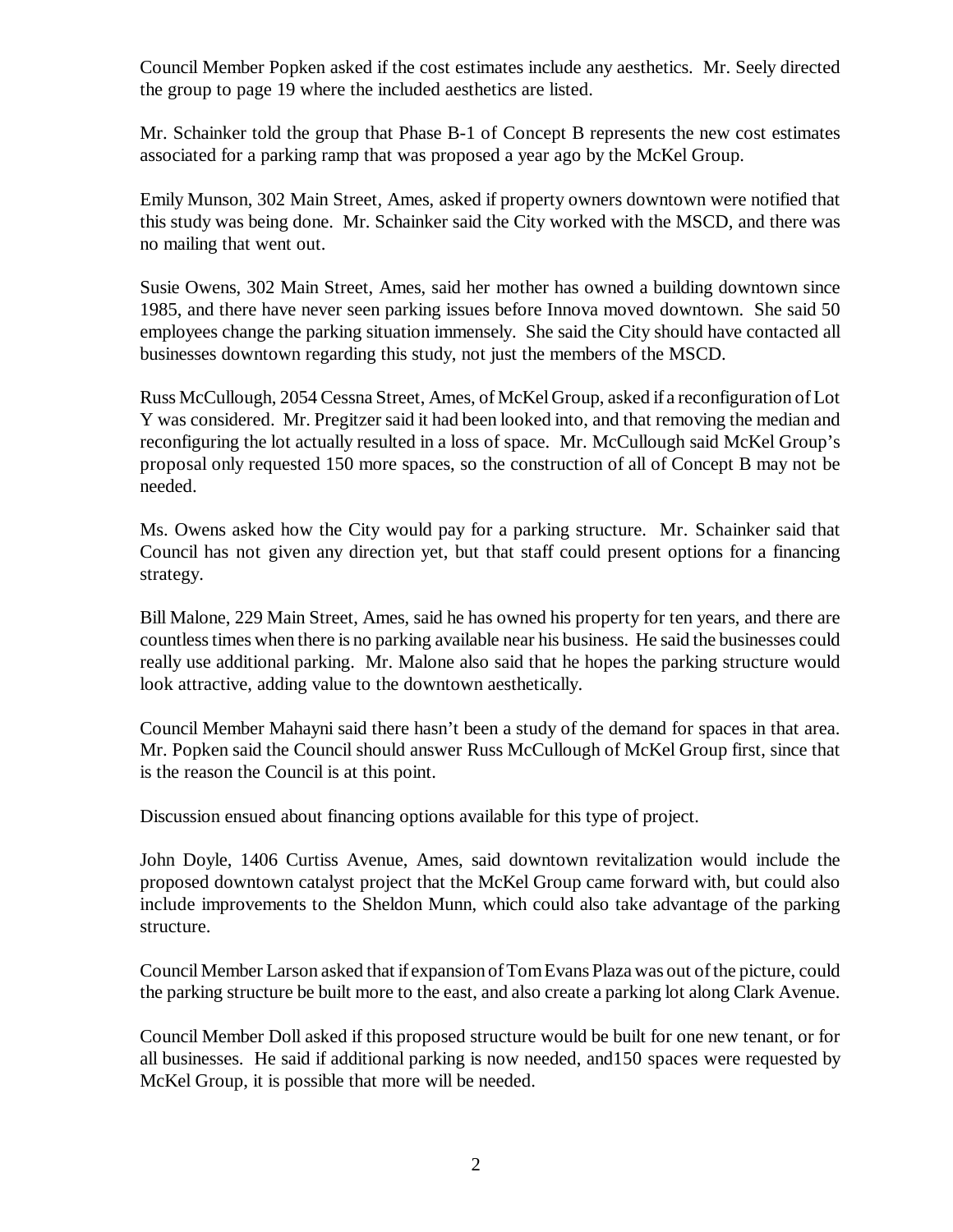MSCD President Tim Coble, 309 Main Street, said there are 1,460 parking spaces in the downtown vicinity, but the space is linear, which creates physical limitations.

Mr. Popken said these options are expensive, but he believes it would be a good investment to make, seeing that it would keep people in Ames. Mr. Goodman said investing toward a goal is a good idea, but he is not really sure what the goal is – parking for the McKel Group proposed catalyst project, and/or parking for businesses, or both. Mr. Popken said this project has been discussed for 12 months now, and a timely decision is needed. Mr. Mahayni said the issues being brought up now are the same ones that were discussed last year. He said a comprehensive look at the issue should be taken before \$9 million is spent in one location. He suggested an incremental option would be better.

Mr. McCullough said he doesn't see the figure as \$9 million, but more like \$5 to \$5.5 million. Chuck Winkleblack,  $105 S$ .  $16<sup>th</sup>$  Street, Ames, said he is concerned about the age of the structures downtown, and said if certain apartments are not grandfathered in, they may be vacant forever because of current code requirements. He suggested a compromise of code requirements. Mr. Winkleblack also said the numbers being presented seem big for a new structure.

Mayor Campbell asked if the MSCD has had a meeting regarding the study. MSCD Director Jayne McGuire said they had not.

Mr. Schainker said staff will need direction from Council on how to proceed. Mr. Larson suggested the MSCD meet regarding the study, inviting all business and property owners.

Discussion ensued on the amount of parking needed downtown.

Mr. Goodman discussed the proposed library expansion, and the need to think about these proposed downtown investments together. Mr. Larson said there is also the possibility of the renovation of the Sheldon Munn, and the addition of a human services campus downtown. Mr. Doll said with all of these discussions going on, more than 150 spaces may be needed.

Mr. Popken said to wait for the perfect scenario or calculation would mean a long wait.

Moved by Popken, seconded by Goodman, to have staff present to Council financing options for the proposed concepts.

Vote on Motion: 6-0. Motion declared carried unanimously.

Moved by Goodman, seconded by Popken to have the staff partner with the MSCD with the primary purpose of presenting the parking ramp study to all downtown business and property owners.

Vote on Motion: 6-0. Motion declared carried unanimously.

**SECOND PASSAGE OF ORDINANCE APPROVING THE 2008 NATIONAL ELECTRIC CODE, WITH LOCAL EDITS:** Moved by Goodman, seconded by Popken, to pass on second reading an ordinance approving the 2008 National Electric Code, with local edits. Roll Call Vote: 6-0. Motion declared carried unanimously.

**COMMENTS:** There were no comments.